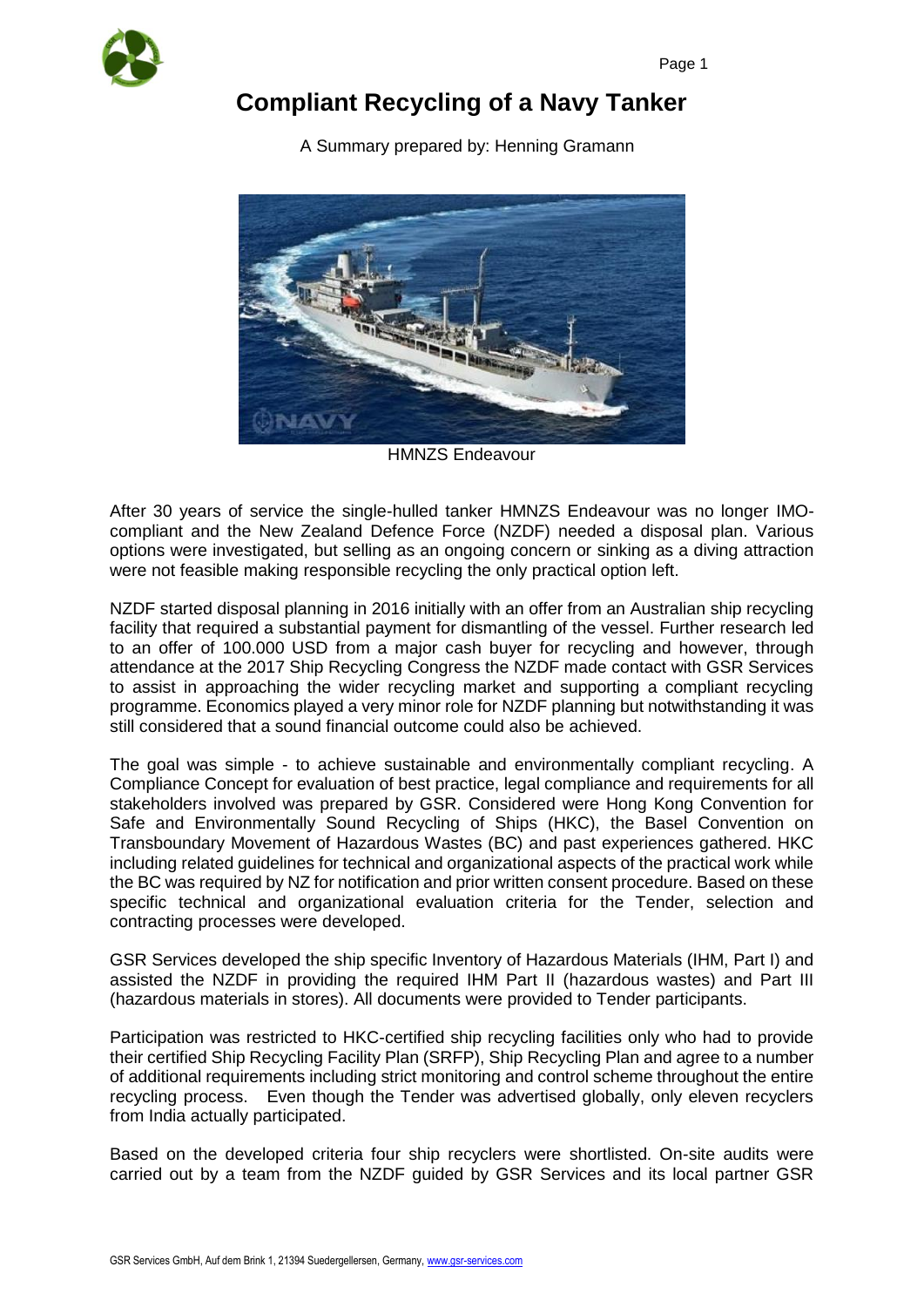<u>.</u>

Sentinels. After a detailed evaluation of the shortlisted yards and final selection, the sale contract was signed on 12 January 2018 between the NZDF and Ace Ship Recycling from Singapore who represented the chosen ship recycling company JRD Industries<sup>1</sup>.

NZDF was highly selective throughout the entire process and specific performance aspects were contained in the sales contract including a substantial bond to ensure compliance. Additionally JRD Industries as a good will offer offered to refurbish and donate furniture and fittings from the ship to Alang community agencies including the local school, medical facility and health clinic.



Photo: JRD Industries in Alang, India Endeavour after arrival, April 27<sup>th</sup> 2018

All parties then cooperated in obtaining the required information and certifications required under BC for evaluation by Environmental Protection Agency (NZ-EPA) of New Zealand. The prior written consent procedure under BC was then started by NZ-EPA in co-ordination with Indian Authorities. Approval was subsequently granted for the export of Endeavour to India with conditions that no crossing of other national territories was permitted for the final voyage, full tracking of all materials leaving the yard, reporting to NZ-EPA about the recycling processes and waste disposal and an obligation to return the ship back to New Zealand in case it was rejected by India. It is believed that ex- HMNZS Endeavour is the first ship to be imported and recycled in full compliance with BC procedures in India.

After familiarization of buyers´ crew with the ship, HMNZS Endeavour was handed over at the NZDF Devonport Naval Base in Auckland, New Zealand and departed on March 24th, 2018. The buyer was required to change the flag of the ship due to requirements of the insurer for the last voyage<sup>2</sup> and re-name it to MT Endeavour as it was no longer a Royal New Zealand Navy Vessel. Notwithstanding the change of ownership and flag the NZ Government still tracked MT Endeavour all the way the agreed destination and supervised its landing at JRD Industries in Alang as a condition of the sale.

The entire recycling was supervised by GSR Services from Germany and GSR Sentinels from India with additional time lapse recordings of the process arranged at the request of the NZDF. All aspects of HKC, BC, compliance concept, ship recycling plan, ship recycling facility plan, and the additionally agreed conditions were within the scope. NZDF also routinely visited JRD Industries during the recycling process until its conclusion on July 25th 2018 and conducted a formal audit of the outcomes. It was pleasing that through JRD's safety system and

<sup>1</sup> For buying end of life ships in the international market many ship recyclers have to make use of cash buyers and brokers who are managing the various related aspects of such trades. Cash buyers can act as service providers to shipowners and ship recyclers. Cash buyers who act as speculators and sell for top-dollar are often not acting in a responsible manner and support dangerous recycling practices. A careful distinction on the role of cash buyers and their attitudes is required. 2 It is a common requirement of insurers to register ships on last voyage under a specific flag. This practice is misinterpreted as circumventing legal requirements or attempts of buyers to make ships dis-appear. This might be the case for some ships, but re-flagging is not per se done for utilizing legal loop-holes or acting irresponsibly.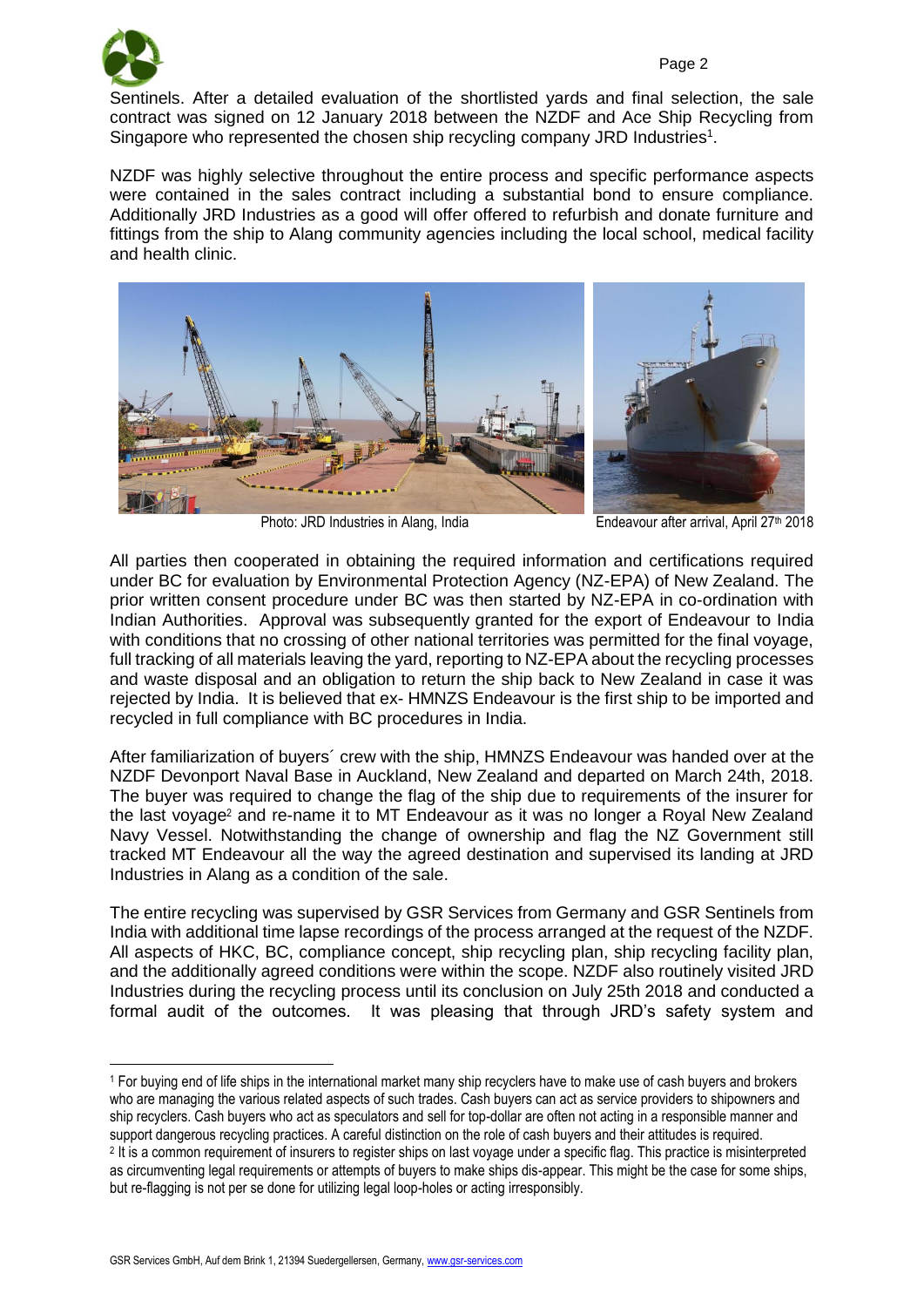

management no accidents occurred during the process and short halting of recycling was only ordered twice due to minor safety issues.





Photo: Ships' "impact" on intertidal zone Photo: Slag Collection System attached to hull

Additionally a new system for catching falling slag and paint chips<sup>3</sup> during primary cutting in the intertidal zone was tested and a time lapse camera has recorded the recycling process [\(click here\)](https://youtu.be/tC9s_FMbzFg).

It has to be recognized that the ship recycling industry in India delivers huge quantities of ships materials for reuse and recycling to a network of traders. They employ thousands of workers and it is a billion dollar business that effective material reuse and recycling. The hinterland markets can be distinguished into the following categories where the various items coming from the ships are sold to:

**Industry**: Engines, generators, Valves, Pipes, Bearings, Tanks, Machinery. **Marine**: Life Boats & Rafts, Ropes, Navigational equipment, Marine spares & equipment **Domestic**: Furniture, Mattresses, Curtains, Wood, Appliances, Insulation **Commercial**: Kitchen, Laundry & Medical Room Equipment, Cinema and Fitness Equipment



Photo: trader for kitchen appliances in Alang

<sup>&</sup>lt;u>.</u> <sup>3</sup> Patented system, patent holder: GSR Services GmbH, Germany